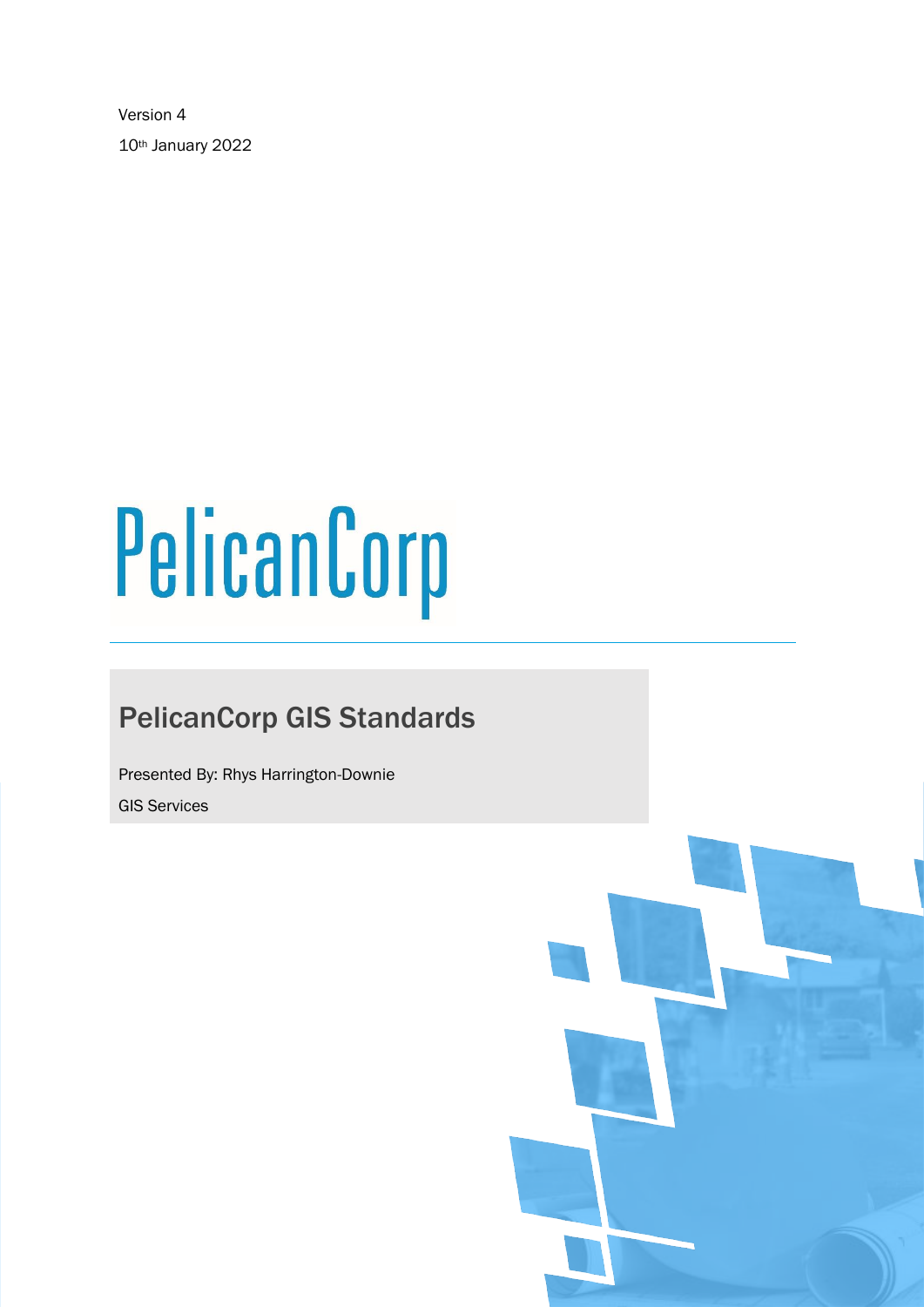# Document Approval

|             | Name/Role                          | Date |             |
|-------------|------------------------------------|------|-------------|
| Prepared by | Heinrich Zepter - CIO, PelicanCorp |      | 03 Feb 2021 |

# Document History

| Date        | <b>Version</b> | <b>Revision</b>                                 | By                     |
|-------------|----------------|-------------------------------------------------|------------------------|
| 31 Oct 2019 | 1              | Base Document                                   | <b>Heinrich Zepter</b> |
| 24 Aug 2020 | 2              | Major update to cover more products and regions | GIS Team               |
| 03 Feb 2021 | 3              | Review                                          | Heinrich Zepter        |
| 10 Jan 2022 | 4              | Review                                          | Heinrich Zepter        |

# Referenced Documents

| Document Name                     | Document Location |
|-----------------------------------|-------------------|
| <b>PelicanCorp Privacy Policy</b> | Website link      |
| PelicanCorp GDPR Policy           | Website link      |

# **Disclaimer**

This document is the proprietary and exclusive property of PelicanCorp Pty Ltd except as otherwise indicated. No part of this document, in whole or in part, may be reproduced, stored, transmitted, or used for design purposes without the prior written permission of PelicanCorp Pty Ltd.

The information contained in this document is subject to change without notice.

The information in this document is for information purposes only. PelicanCorp Pty Ltd disclaims all warranties, express or limited, including, but not limited, to the implied warranties of merchantability and fitness for a particular purpose, except as provided for in a separate software license agreement.

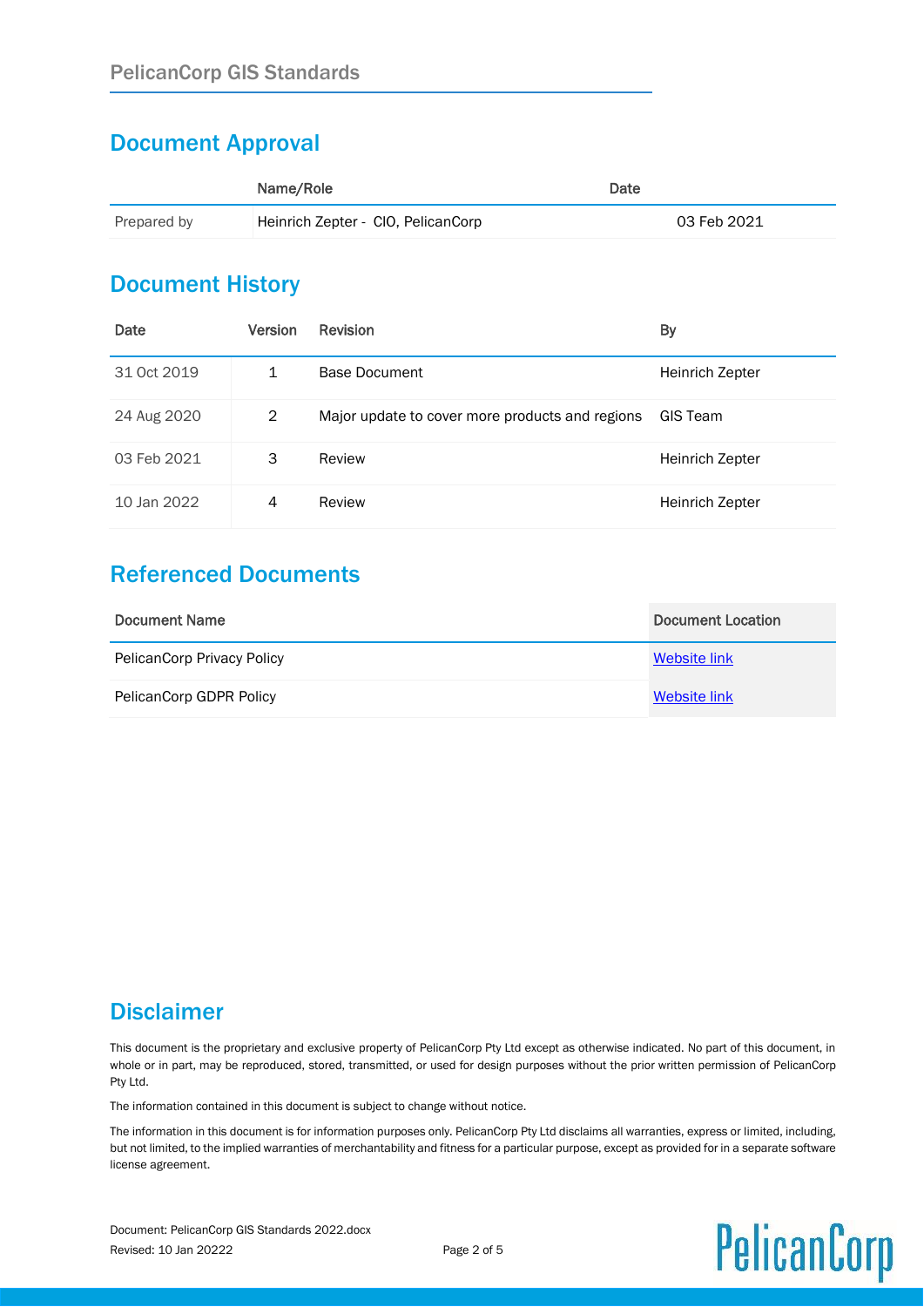# **Overview**

These GIS Standards apply to the products, services, websites and apps offered by PelicanCorp (referred to collectively herein as the "services").

This document also forms part of the user agreements for PelicanCorp customers.

PelicanCorp highly regards the trust that our customers grant us as custodians of their data.

We take these responsibilities seriously and this document is intended to outline the transparency our data management and processing practices, as well as the responsibilities of customers to meet these standards.

# Automated Processes

PelicanCorp implements automated processing, so therefore it is important that our customers follow these standards to ensure accurate and timely processing of their data.

PelicanCorp's automated process does identify invalid data, for example, geometry issues and will be flagged to the GIS Team for action. This action usually involves working with the customer, to obtain a complete dataset that if free from issues and can impact on processing/delivery timeframes.

# File Formats

### AOIS

Currently PelicanCorp can accept the following file formats for fully automated processing :

| Format     | <b>Notes</b>          |
|------------|-----------------------|
| <b>SHP</b> | <b>ESRI Shapefile</b> |
| <b>TAB</b> | MapInfo Tab file      |

Other formats require pre-processing by PelicanCorp staff which will take additional time and resources, which may incur additional cost to the customer.

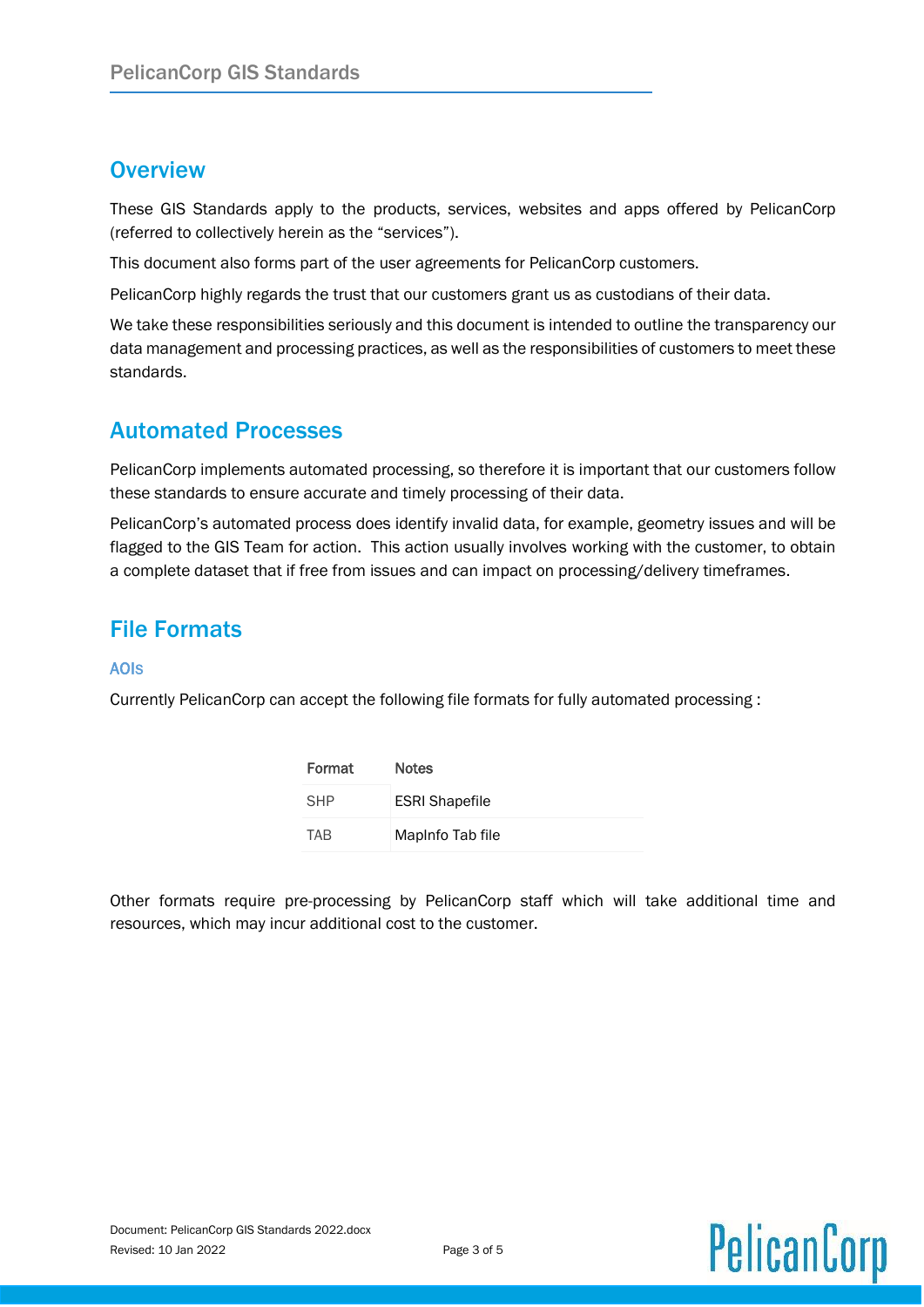### **ASSETS**

A variety of formats are accepted for inclusion in TicketAccess hosted solutions. The following list of formats includes common and preferred spatial formats that can readily be imported and transformed for use in the TicketAccess hosted solution :

| Format     | <b>Notes</b>                     |
|------------|----------------------------------|
| <b>SHP</b> | <b>ESRI Shapefile</b>            |
| TAB        | Mapinfo Tab file                 |
| KML/KMZ    | Keyhole Markup Language (Google) |
| GPKG       | OGC GeoPackage                   |
| GML        | Geography Markup Language        |
| Geo ISON   | JavaScript Object Notation       |

Many other formats can be accepted but are likely to require additional time and resources to process, which may incur additional cost to the customer. In these cases, a sample should be provided for assessment before we can accept the data as being suitable for use. This includes AutoCAD (DWG/DXF) files.

# Mixed geometry types

Some formats support mixed geometry types e.g. TAB files. PelicanCorp can accept mixed geometry types but our automated systems will usually separate out geometry types (assets) or consolidate them through buffering, etc (AOIs) If mixed types are supplied for AOIs then it will be assumed that points and line features will be buffered. If mixed types are supplied for Assets then the handling of these should be documented and described by the customer upon supply.

# Data Sets

### AOIS

Currently only full replacement coverages are acceptable for automated processing. The full datasets must be supplied (i.e, instead of delta-updates or additions or deletions). Partial updates require preprocessing by PelicanCorp staff which takes additional time and resources When supplying updates, it must be clearly stated if the update is full or partial to ensure that there is no miscommunication or misinterpretation of the full extent of the update/change.